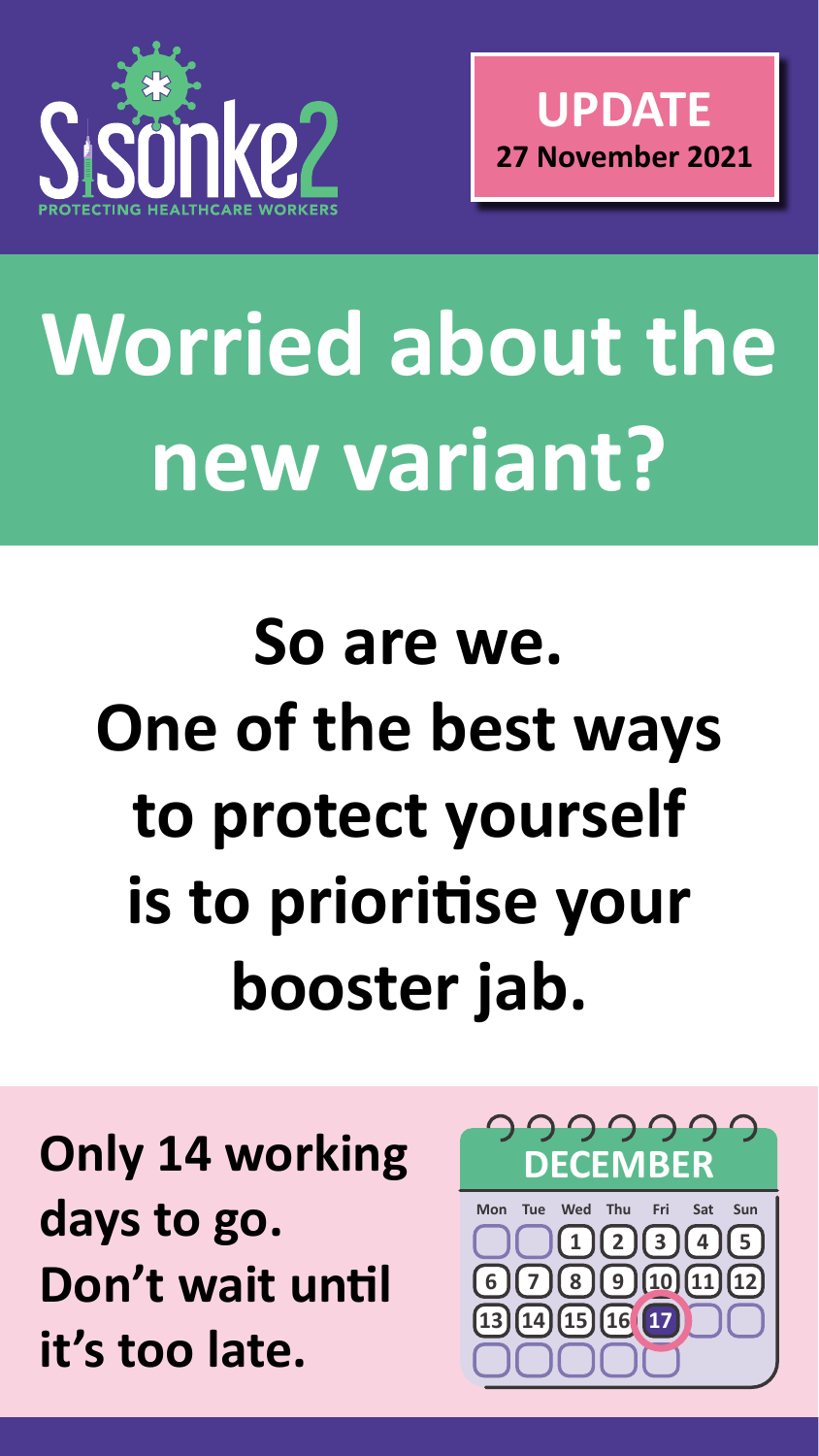

Director of KRISP - KwaZulu-Natal Research and Innovation Sequencing Platform at the University of KwaZulu Natal & CERI - Centre for Epidemic Response and Innovation at the University of Stellenbosch

R There's much we don't yet know about this new variant. Vaccines have provided protection against severe disease for a number of variants of concern to date. It's vital that health workers boost their protection now. Don't delay.

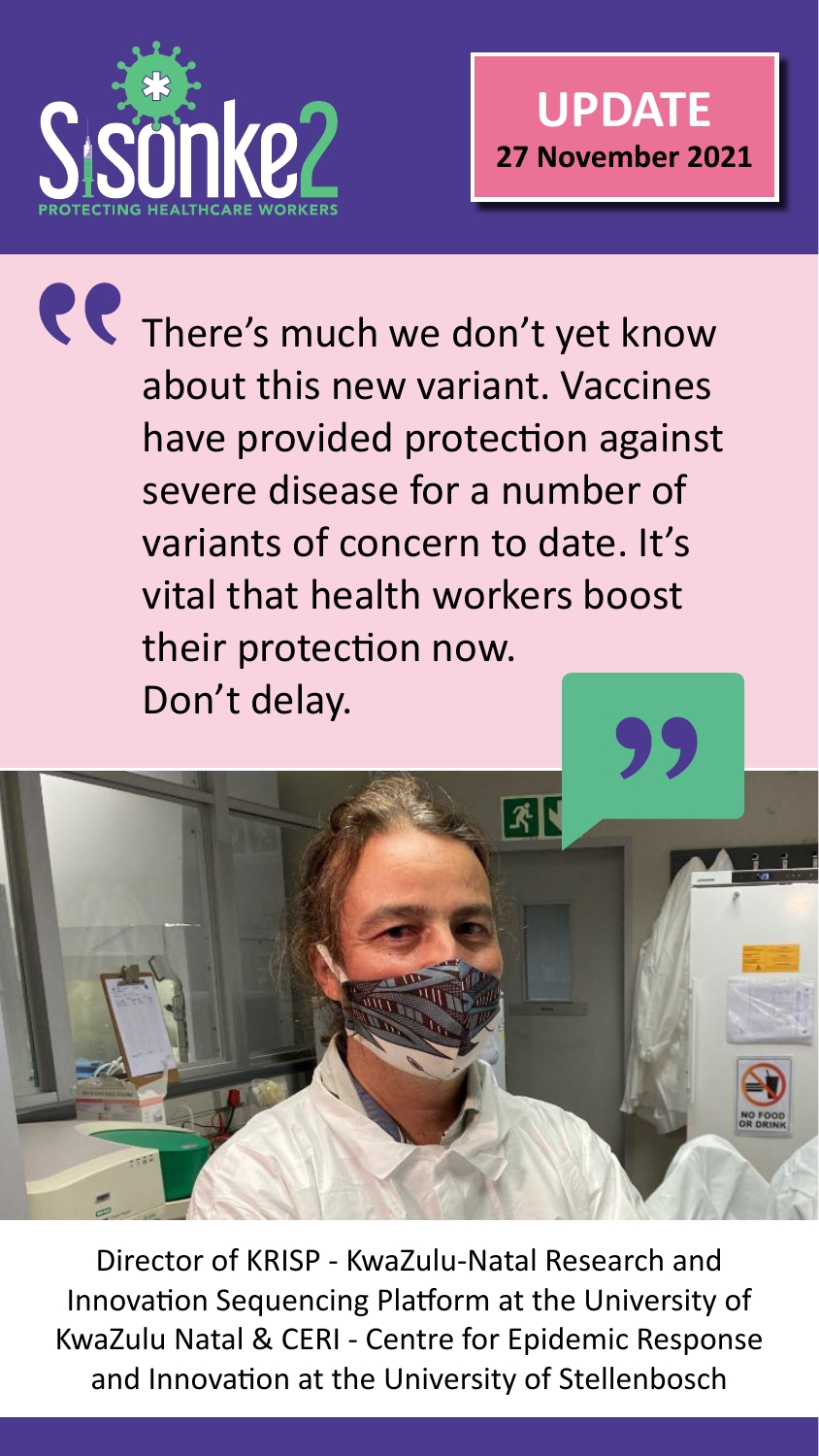

**0800 029 999** (Mon-Fri 7am-8pm; Weekends & public holidays 8am-6pm)

**You may also request a new SMS invitation**

## **No invitation SMS?**

#### **Please phone the National Coronavirus Call Centre to check your cell phone details**



*OR*

#### **Go to http://sisonke2.samrc.ac.za/#/**

**Enter your ID or passport details and follow the links. You should receive a BD-voucher within one hour of completing the consent process.**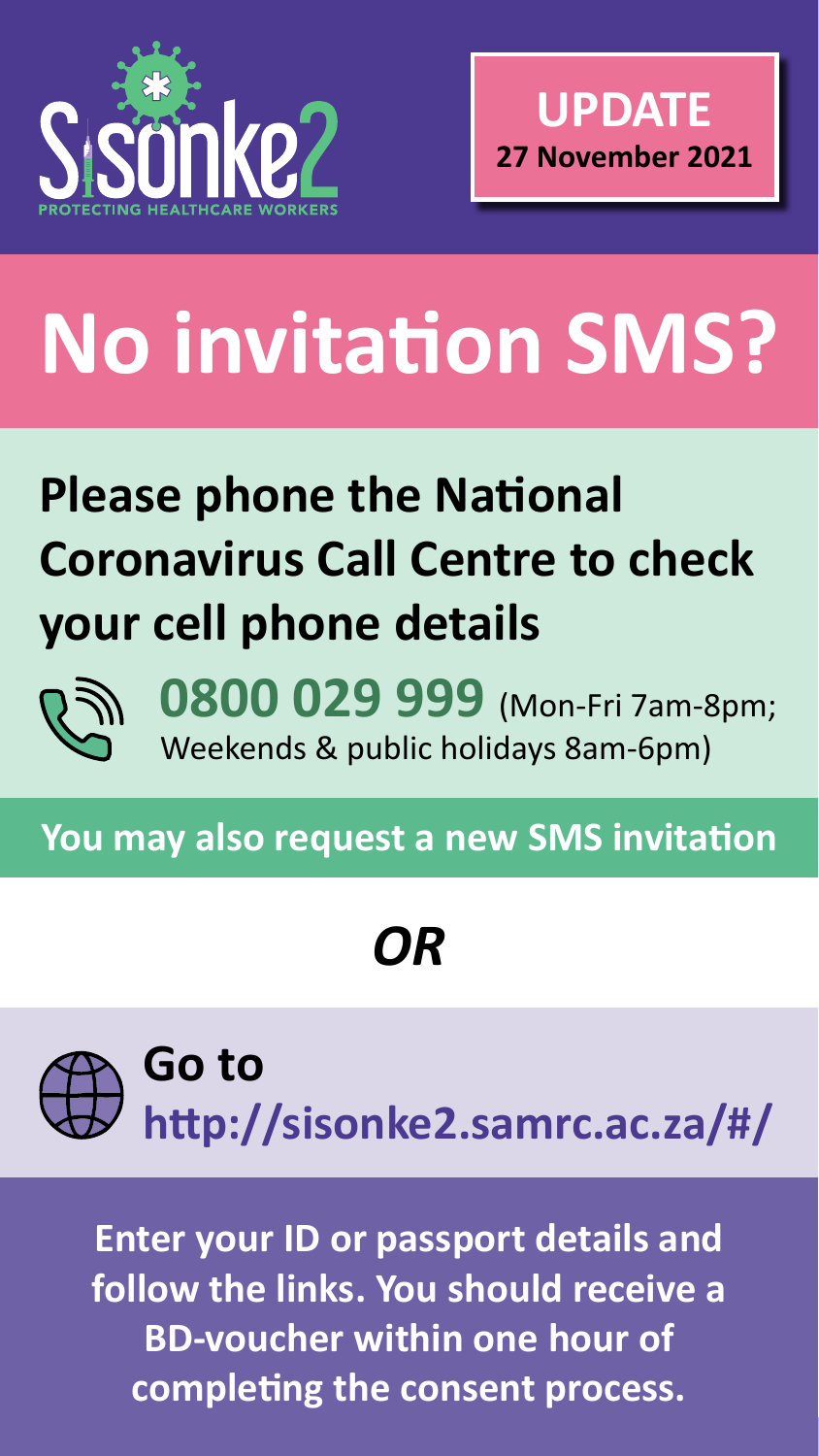

# **Not sure where to get your jab?**

### Please visit Find my Jab for your closest vaccination site **http://findmyjab.co.za**

## **More then 350 sites** are providing Sisonke booster vaccinations.